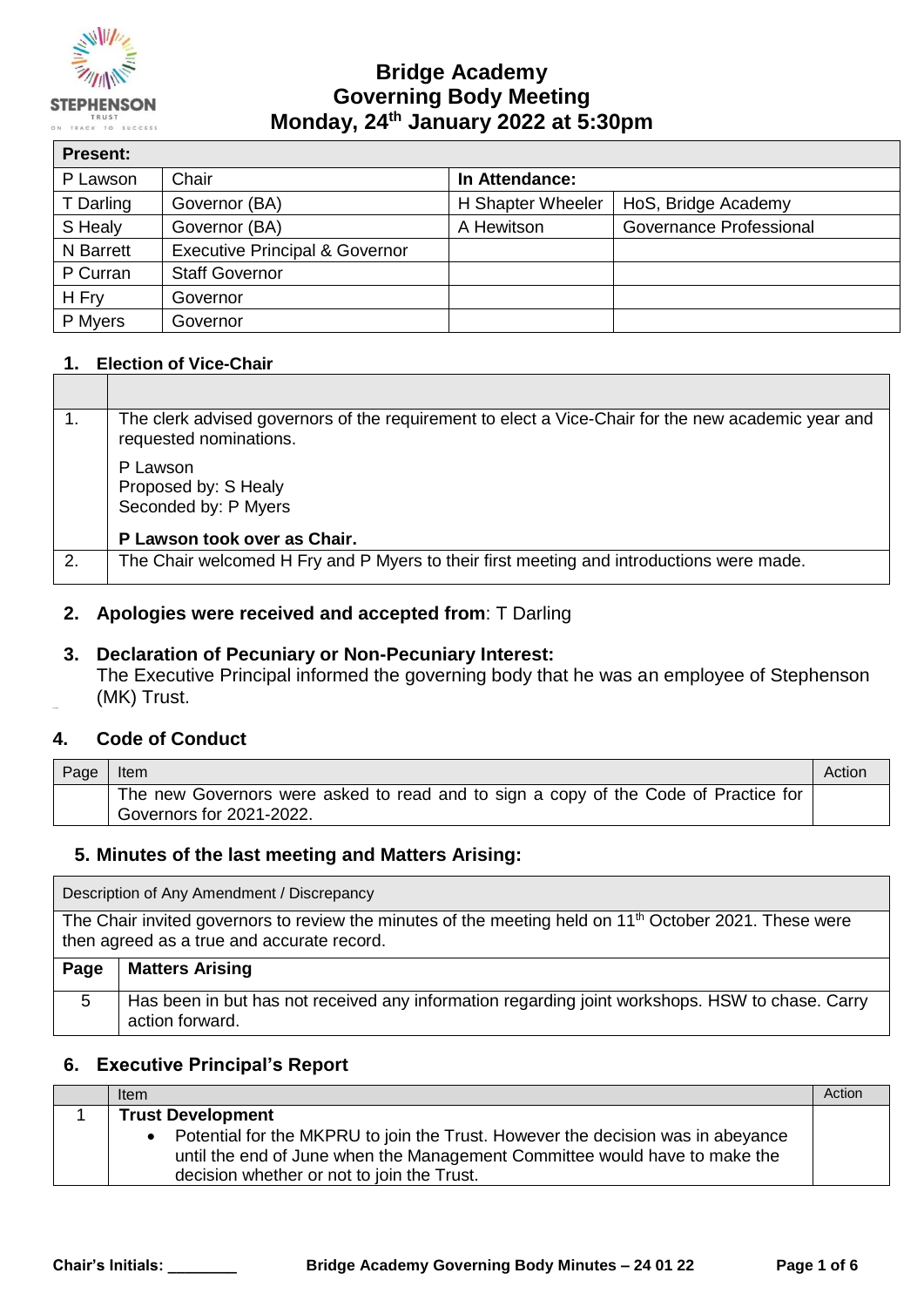|                | The Chair asked if there were any implications for the PRU joining the Trust?<br>The Executive Principal responded that there were 18 places commissioned in<br>Primary and 195 in Secondary funded by LA. Where it would become difficult was<br>if the PRU did not academise. The LA was aware but ultimately it was a decision<br>for the Management Committee which was has significant Primary Head<br>representation. SH asked if there was any risk to staff if it did not go ahead<br>and what would happen to the students? The Executive Principal responded<br>that it would cease to be the Trust's problem. The Chair asked what would<br>happen to the staff who were employed by the Trust? The Executive Principal<br>responded that none of them were at risk. The Chair queried if Bridge Academy<br>was stretching resources to provide staffing to the PRU? The Executive<br>Principal responded that it was not and that now that the MKPRU had now moved<br>onto the Academy's Manor Road site the sharing of staff was easier to manage.<br>Agreed that governors would be kept appraised throughout the year. |                        |
|----------------|---------------------------------------------------------------------------------------------------------------------------------------------------------------------------------------------------------------------------------------------------------------------------------------------------------------------------------------------------------------------------------------------------------------------------------------------------------------------------------------------------------------------------------------------------------------------------------------------------------------------------------------------------------------------------------------------------------------------------------------------------------------------------------------------------------------------------------------------------------------------------------------------------------------------------------------------------------------------------------------------------------------------------------------------------------------------------------------------------------------------------------------|------------------------|
| $\overline{2}$ | <b>Estate Management</b>                                                                                                                                                                                                                                                                                                                                                                                                                                                                                                                                                                                                                                                                                                                                                                                                                                                                                                                                                                                                                                                                                                              |                        |
|                | As it applies to BA – development on MR now completed Primary on site.                                                                                                                                                                                                                                                                                                                                                                                                                                                                                                                                                                                                                                                                                                                                                                                                                                                                                                                                                                                                                                                                |                        |
|                | Will get the lease off LA tomorrow having waited 6 months for the funding. DfE has<br>$\bullet$                                                                                                                                                                                                                                                                                                                                                                                                                                                                                                                                                                                                                                                                                                                                                                                                                                                                                                                                                                                                                                       |                        |
|                | now agreed to release the funds.                                                                                                                                                                                                                                                                                                                                                                                                                                                                                                                                                                                                                                                                                                                                                                                                                                                                                                                                                                                                                                                                                                      |                        |
|                | Hot meals issue carries on. Waiting for the upgrade to the electrical supplies.<br>Have put in CIF bids for both BA and SA. Should get a response by Easter.                                                                                                                                                                                                                                                                                                                                                                                                                                                                                                                                                                                                                                                                                                                                                                                                                                                                                                                                                                          |                        |
|                |                                                                                                                                                                                                                                                                                                                                                                                                                                                                                                                                                                                                                                                                                                                                                                                                                                                                                                                                                                                                                                                                                                                                       |                        |
| 3              | <b>Stephenson Academy</b>                                                                                                                                                                                                                                                                                                                                                                                                                                                                                                                                                                                                                                                                                                                                                                                                                                                                                                                                                                                                                                                                                                             |                        |
|                | A letter from the Chair of the Trust would be sent to C Marriott tomorrow regarding<br>the change of age range. The Sixth Form no longer on site and has not been for                                                                                                                                                                                                                                                                                                                                                                                                                                                                                                                                                                                                                                                                                                                                                                                                                                                                                                                                                                 |                        |
|                | three years. The Chair asked were there any Implications with the movement                                                                                                                                                                                                                                                                                                                                                                                                                                                                                                                                                                                                                                                                                                                                                                                                                                                                                                                                                                                                                                                            |                        |
|                | of Post 16 going over to Bridge Academy? No risk as the funding had been                                                                                                                                                                                                                                                                                                                                                                                                                                                                                                                                                                                                                                                                                                                                                                                                                                                                                                                                                                                                                                                              |                        |
|                | transferred over to Bridge and the age range for the Academy was 11-19 years.                                                                                                                                                                                                                                                                                                                                                                                                                                                                                                                                                                                                                                                                                                                                                                                                                                                                                                                                                                                                                                                         |                        |
|                | Without a positive response the Trust will default to 11-16 years.                                                                                                                                                                                                                                                                                                                                                                                                                                                                                                                                                                                                                                                                                                                                                                                                                                                                                                                                                                                                                                                                    |                        |
| 4              | <b>Bridge Academy</b>                                                                                                                                                                                                                                                                                                                                                                                                                                                                                                                                                                                                                                                                                                                                                                                                                                                                                                                                                                                                                                                                                                                 |                        |
|                | An anonymous complaint was sent to the LA just before Christmas.                                                                                                                                                                                                                                                                                                                                                                                                                                                                                                                                                                                                                                                                                                                                                                                                                                                                                                                                                                                                                                                                      |                        |
|                | A review of the provision was undertaken and an action plan was produced as a                                                                                                                                                                                                                                                                                                                                                                                                                                                                                                                                                                                                                                                                                                                                                                                                                                                                                                                                                                                                                                                         |                        |
|                | consequence of this.                                                                                                                                                                                                                                                                                                                                                                                                                                                                                                                                                                                                                                                                                                                                                                                                                                                                                                                                                                                                                                                                                                                  |                        |
|                | Relaunch of the Refocus programme potentially in the summer term or latest in the                                                                                                                                                                                                                                                                                                                                                                                                                                                                                                                                                                                                                                                                                                                                                                                                                                                                                                                                                                                                                                                     |                        |
|                | autumn term. Will look at potentially running a refocus programme for both primary                                                                                                                                                                                                                                                                                                                                                                                                                                                                                                                                                                                                                                                                                                                                                                                                                                                                                                                                                                                                                                                    |                        |
|                | and secondary. This programme would look at social skills and making the right<br>choices for integrating into mainstream rather than being curriculum based.                                                                                                                                                                                                                                                                                                                                                                                                                                                                                                                                                                                                                                                                                                                                                                                                                                                                                                                                                                         |                        |
|                |                                                                                                                                                                                                                                                                                                                                                                                                                                                                                                                                                                                                                                                                                                                                                                                                                                                                                                                                                                                                                                                                                                                                       |                        |
|                | Action: A paper regarding the launch of the Refocus programme to be presented<br>at the next meeting of the GB.                                                                                                                                                                                                                                                                                                                                                                                                                                                                                                                                                                                                                                                                                                                                                                                                                                                                                                                                                                                                                       | Executive<br>Principal |
| 5              | <b>Review of Safeguarding Report</b>                                                                                                                                                                                                                                                                                                                                                                                                                                                                                                                                                                                                                                                                                                                                                                                                                                                                                                                                                                                                                                                                                                  |                        |
|                | Complaint went to M Denny.                                                                                                                                                                                                                                                                                                                                                                                                                                                                                                                                                                                                                                                                                                                                                                                                                                                                                                                                                                                                                                                                                                            |                        |
|                | General feeling of lack of confidence around riskier students.<br>$\bullet$                                                                                                                                                                                                                                                                                                                                                                                                                                                                                                                                                                                                                                                                                                                                                                                                                                                                                                                                                                                                                                                           |                        |
|                | HoS and EP discussed the concept of safety as some staff were feeling anxious.<br>٠                                                                                                                                                                                                                                                                                                                                                                                                                                                                                                                                                                                                                                                                                                                                                                                                                                                                                                                                                                                                                                                   |                        |
|                | Need for more support staff.                                                                                                                                                                                                                                                                                                                                                                                                                                                                                                                                                                                                                                                                                                                                                                                                                                                                                                                                                                                                                                                                                                          |                        |
|                | Therapeutic staff on site fed back to HoS SA that they did not feel it was safe at the<br>Coffee Hall site.                                                                                                                                                                                                                                                                                                                                                                                                                                                                                                                                                                                                                                                                                                                                                                                                                                                                                                                                                                                                                           |                        |
|                | A review took place and part of that review was having the Lead Inclusion Mentor<br>from Stephenson on site.                                                                                                                                                                                                                                                                                                                                                                                                                                                                                                                                                                                                                                                                                                                                                                                                                                                                                                                                                                                                                          |                        |
|                | Basis of the review were the issues that were raised to explore were what was                                                                                                                                                                                                                                                                                                                                                                                                                                                                                                                                                                                                                                                                                                                                                                                                                                                                                                                                                                                                                                                         |                        |
|                | covered in the phone call.                                                                                                                                                                                                                                                                                                                                                                                                                                                                                                                                                                                                                                                                                                                                                                                                                                                                                                                                                                                                                                                                                                            |                        |
|                | Only the HoS SA saw the results which were confidential but not anonymous.<br>٠                                                                                                                                                                                                                                                                                                                                                                                                                                                                                                                                                                                                                                                                                                                                                                                                                                                                                                                                                                                                                                                       |                        |
|                | Feedback was that staff felt they would have been able to say more if the review<br>$\bullet$                                                                                                                                                                                                                                                                                                                                                                                                                                                                                                                                                                                                                                                                                                                                                                                                                                                                                                                                                                                                                                         |                        |
|                | had been anonymous.                                                                                                                                                                                                                                                                                                                                                                                                                                                                                                                                                                                                                                                                                                                                                                                                                                                                                                                                                                                                                                                                                                                   |                        |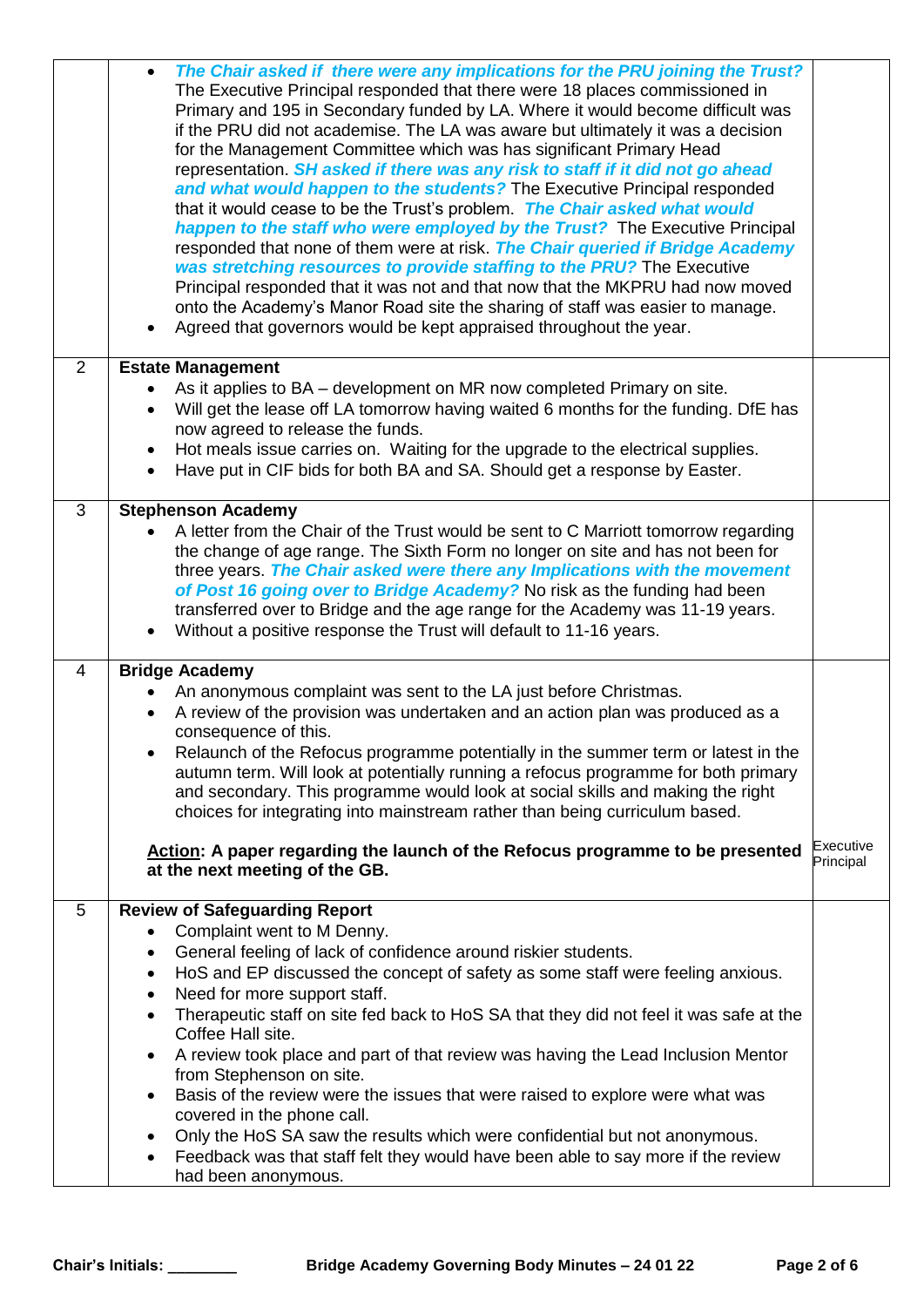| The Chair advised that the review should relate to the Behaviour Policy. The<br>HoS BA responded that the Behaviour policy was currently being reviewed                                                                                                                                                                                                                                                                                                                                                                                                                                                                                                                                                                                                                                                                                                                                                                                                                                                                                                                                                                                                                                                                                                                                                                                                                                                                                                                                                                                                                                                                                                                                                                                                                                                                                                              |                      |
|----------------------------------------------------------------------------------------------------------------------------------------------------------------------------------------------------------------------------------------------------------------------------------------------------------------------------------------------------------------------------------------------------------------------------------------------------------------------------------------------------------------------------------------------------------------------------------------------------------------------------------------------------------------------------------------------------------------------------------------------------------------------------------------------------------------------------------------------------------------------------------------------------------------------------------------------------------------------------------------------------------------------------------------------------------------------------------------------------------------------------------------------------------------------------------------------------------------------------------------------------------------------------------------------------------------------------------------------------------------------------------------------------------------------------------------------------------------------------------------------------------------------------------------------------------------------------------------------------------------------------------------------------------------------------------------------------------------------------------------------------------------------------------------------------------------------------------------------------------------------|----------------------|
| and would be brought to the next governing body meeting.                                                                                                                                                                                                                                                                                                                                                                                                                                                                                                                                                                                                                                                                                                                                                                                                                                                                                                                                                                                                                                                                                                                                                                                                                                                                                                                                                                                                                                                                                                                                                                                                                                                                                                                                                                                                             | HoS                  |
| Staff felt like there were not enough steps being undertaken anymore for example<br>no detentions and this made them feel like their "toolbox" had been removed. New<br>staff feel they are new in position and need to find their place. The Chair<br>reiterated that changing the Behaviour policy should be the first thing. She<br>continued that the report talked about looking holistically at the issues and<br>did staff understood what the values and expectations were. Need to look at<br>the CPD programme and what can be done from a systemic point of view.<br>The Policy should be a reminder of what everyone should be working to and<br>match the practice as the standard that would be expected. The policy<br>should provide consistency for staff. The HoS BA explained that the induction<br>period ran for a long period. Governors agreed that what new staff did on day one<br>should be non-negotiable, even if they joined the programme half way through the<br>year. HF asked if there was anything that had been brought up from the<br>review that would need to be included in the induction process on the first<br>day? The HoS BA responded that ideally it would be helpful for new staff to<br>shadow someone who was already in the same role and that something different<br>had to be done to help new staff get to know the students as this should not be just                                                                                                                                                                                                                                                                                                                                                                                                                                                         |                      |
| a box ticking exercise which could potentially lead to staff feeling unsafe.                                                                                                                                                                                                                                                                                                                                                                                                                                                                                                                                                                                                                                                                                                                                                                                                                                                                                                                                                                                                                                                                                                                                                                                                                                                                                                                                                                                                                                                                                                                                                                                                                                                                                                                                                                                         |                      |
| SF asked if the review had been shared with colleagues? The HoS BA<br>٠<br>responded that the review had been shared with staff and that half an inset day<br>had already been spent doing some work around the review with suggestions<br>included from staff and colleagues.                                                                                                                                                                                                                                                                                                                                                                                                                                                                                                                                                                                                                                                                                                                                                                                                                                                                                                                                                                                                                                                                                                                                                                                                                                                                                                                                                                                                                                                                                                                                                                                       |                      |
| Following a discussion on agreed plans and sending students home on                                                                                                                                                                                                                                                                                                                                                                                                                                                                                                                                                                                                                                                                                                                                                                                                                                                                                                                                                                                                                                                                                                                                                                                                                                                                                                                                                                                                                                                                                                                                                                                                                                                                                                                                                                                                  |                      |
| suspension the Chair asked what was the difference between the two. The<br>HoS BA responded that not every student had an agreed plan on their<br>Personalised Learning Profile (PLP), only a small number of students did and it<br>had been agreed with parents. The Chair suggested that the academy should<br>at least have a protocol or guidelines in place to keep the academy safe and<br>that health and safety issues go back to the Behaviour policy. The HoS BA<br>stated that the lack of agreed plans had been identified as an issue by the author<br>of the report. Governors agreed that the academy needed to look at what the wider<br>implications would be. They also agreed that their needed to be an intermediate<br>plan, for example look at online tuition as an option or a flexible curriculum as there<br>should be a legal plan in place. HF asked how often students were being sent<br>home and suggested that sessions should be tracked and monitored. SH<br>asked if the HoS BA was aware of any good practice in other schools? The<br>HoS BA responded that she was under the impression that other schools did use<br>agreed plans to send students home. Governors questioned the legality of<br>sending students home who were not suspended.<br>The Chair queried who would be responsible and take ownership at looking<br>$\bullet$<br>at how effective this would be and ensuring that it was put into practice? The<br>HoS responded that Executive Principal, the Assistant Principal at Bridge Cental<br>and herself would be responsible. The Chair stated that someone would need<br>to have overall responsibility and monitor and put it into place ensuring that<br><b>CPD reflected it.</b> The HoS BA responded that the Assistant Principal was<br>managing this process and that she had overall oversight. |                      |
| <b>Actions:</b>                                                                                                                                                                                                                                                                                                                                                                                                                                                                                                                                                                                                                                                                                                                                                                                                                                                                                                                                                                                                                                                                                                                                                                                                                                                                                                                                                                                                                                                                                                                                                                                                                                                                                                                                                                                                                                                      |                      |
| Bring the Behaviour Policy to the next meeting.<br>$\bullet$<br>Include the updates in the report.                                                                                                                                                                                                                                                                                                                                                                                                                                                                                                                                                                                                                                                                                                                                                                                                                                                                                                                                                                                                                                                                                                                                                                                                                                                                                                                                                                                                                                                                                                                                                                                                                                                                                                                                                                   | HoS BA<br>HoS BA     |
| Look at the agreed legal plan and also look at what the DfE wants to happen in<br>these circumstances legally.                                                                                                                                                                                                                                                                                                                                                                                                                                                                                                                                                                                                                                                                                                                                                                                                                                                                                                                                                                                                                                                                                                                                                                                                                                                                                                                                                                                                                                                                                                                                                                                                                                                                                                                                                       | HoS BA               |
| SH and the Staff Governor to undertake a walk round, meet staff and look at action<br>plan.                                                                                                                                                                                                                                                                                                                                                                                                                                                                                                                                                                                                                                                                                                                                                                                                                                                                                                                                                                                                                                                                                                                                                                                                                                                                                                                                                                                                                                                                                                                                                                                                                                                                                                                                                                          | SH/Staff<br>Governor |
|                                                                                                                                                                                                                                                                                                                                                                                                                                                                                                                                                                                                                                                                                                                                                                                                                                                                                                                                                                                                                                                                                                                                                                                                                                                                                                                                                                                                                                                                                                                                                                                                                                                                                                                                                                                                                                                                      |                      |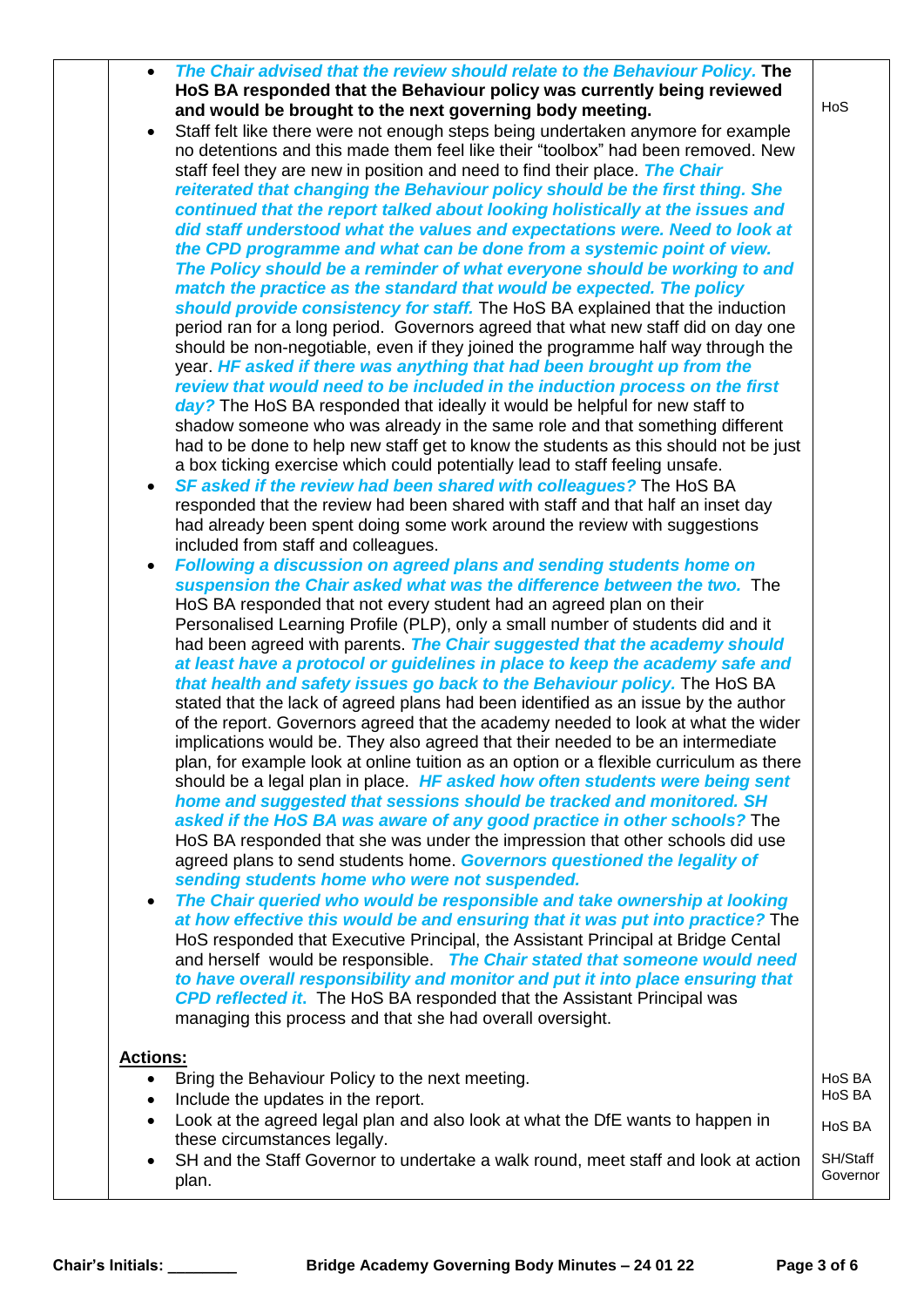## **7. HoS Report – Bridge Academy**

|    | Item                                                                                                                                                                                                                                                                                                                                                                                                                                                                                                                                                                                                                                                                                                                                                                                                                                                                                                                                                                                                                                                                                                                                                                                                                                          | Action |
|----|-----------------------------------------------------------------------------------------------------------------------------------------------------------------------------------------------------------------------------------------------------------------------------------------------------------------------------------------------------------------------------------------------------------------------------------------------------------------------------------------------------------------------------------------------------------------------------------------------------------------------------------------------------------------------------------------------------------------------------------------------------------------------------------------------------------------------------------------------------------------------------------------------------------------------------------------------------------------------------------------------------------------------------------------------------------------------------------------------------------------------------------------------------------------------------------------------------------------------------------------------|--------|
| 1. | <b>Quality of Education</b><br>Main focus for the year was attendance. There had been a big push pastorally and<br>getting staff involved<br>Behind with curriculum maps. Worked across the Trust with core subjects and<br>٠<br>separately with other subjects and focussed on Pupil Premium.<br>Main challenge was attendance, with a rising percentage of students in possession<br>$\bullet$<br>of an EHCP and SEN needs. The focus on Learning Walks has been on what<br>students need.<br>PL questions:<br>$\bullet$<br>The Chair asked from a quality of education point of view for maths, english<br>$\bullet$<br>and science, did the academy have a curriculum plan and when were staff<br>going to be bought up to speed? The HoS responded that a piece of work was<br>currently being undertaken by staff on the progression map but that a statement<br>was not yet in place for their subject areas. She continued that the curriculum had<br>changed quite dramatically since September 2021 and that by Easter she<br>anticipated that everything would be completed. She would then look at the correct<br>sequence of learning and then at the implementation to measure how well that<br>learning was being implemented. |        |
|    | <b>Action:</b><br>HoS BA to include an update and summary in the HoS report.                                                                                                                                                                                                                                                                                                                                                                                                                                                                                                                                                                                                                                                                                                                                                                                                                                                                                                                                                                                                                                                                                                                                                                  | HoS BA |
| 2. | <b>Attendance:</b><br>The School Action Plan had been created by Assistant Principal of BAC. He<br>$\bullet$<br>worked with Colin Mayo which has had a positive impact on some students.<br>Trying to get students into the main body of the school. Will be reviewed on a<br>$\bullet$<br>regular basis.<br>The Chair suggested that it would be useful to see what part of the<br>$\bullet$<br>timetable those students were engaging with and also how long they had<br>been on a part-time timetable and the expected duration.<br>The Chair asked if those students on part-time timetables were reported to<br>$\bullet$<br>the Local Authority (LA). The Executive Principal responded that they were<br>reported to the Inclusion Group and the LA.<br>EHCP students - dip in students in line with covid. Potentially poorer attendance<br>from those students? Interested in seeing the breakdown of which. NB - majority<br>of students with EHCPs are at BAW.<br><u>Action:</u><br>Show the 3 year trend of those students on part-time timetables<br>Breakdown of attendance for students with an EHCP<br>Show the breakdown of those studensts in possession of an EHCP with poor<br>attendance during Covid.                   | HoS BA |
|    |                                                                                                                                                                                                                                                                                                                                                                                                                                                                                                                                                                                                                                                                                                                                                                                                                                                                                                                                                                                                                                                                                                                                                                                                                                               |        |
| 3. | <b>Pupil Premium strategy</b><br>Need to focus on attendance which is a big challenge<br>Over 60% of students overall were in receipt of Pupil Premium<br>$\bullet$<br>Pupil Premium has been used to fund a new post whose responsibility it will be<br>$\bullet$<br>to focus on persistent absentees and target those who would benefit from the<br>support.<br>Concern was expressed that the PP money would flunctuate when<br>$\bullet$<br>attaching a member of staff to that post and would it be able sustain the<br>position? The HoS BA responded that she had discussed it with the Finance<br>Manager and it was agreed that the academy can afford to keep that person in<br>post.                                                                                                                                                                                                                                                                                                                                                                                                                                                                                                                                               |        |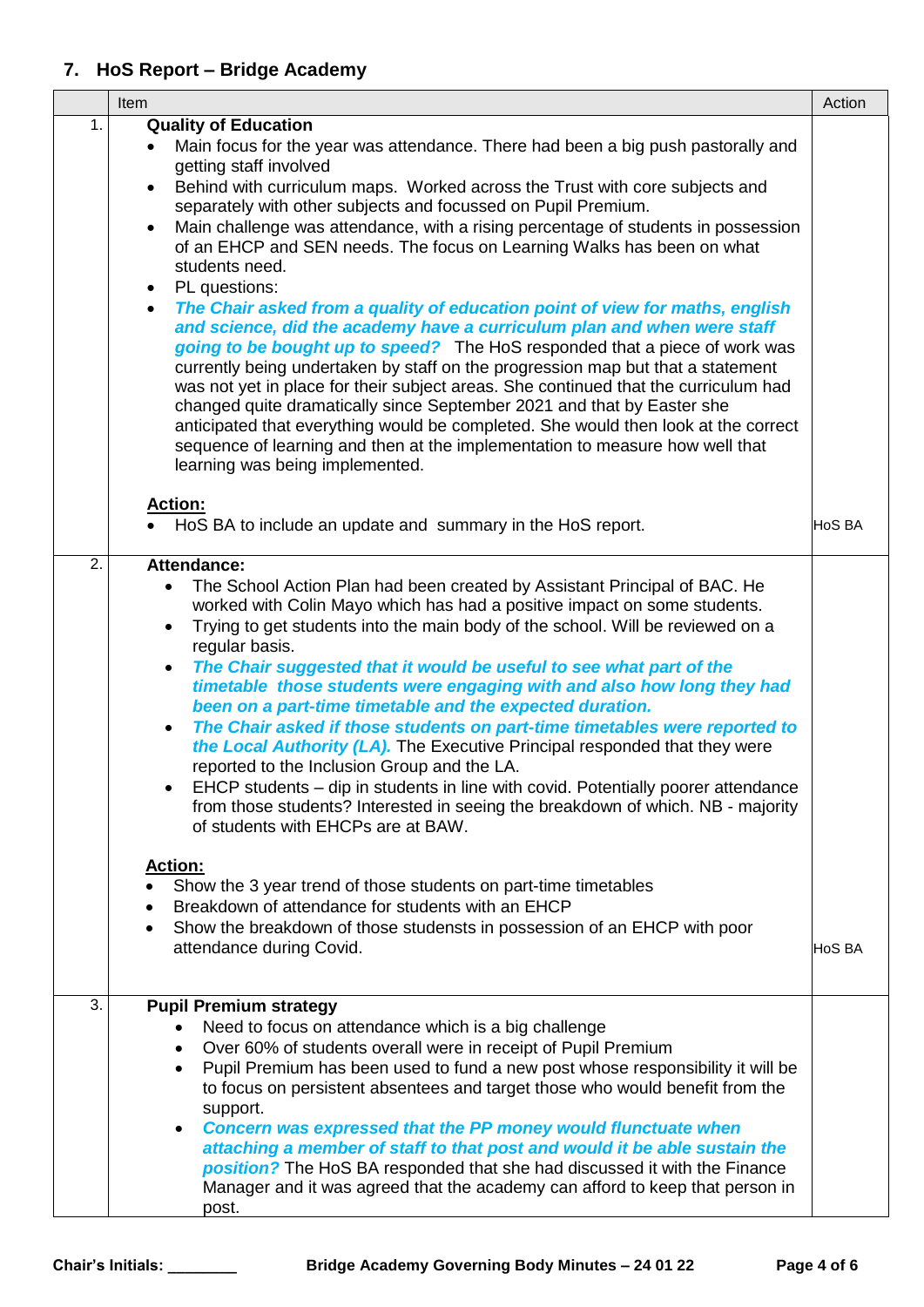|    | <b>Item</b>                                                                                                                                                                                                                                                                                                                                                                                                                                                                                                                                                                                                                                                                                                                                                                                                                                                                                                                                                                                                                                                             | Action |
|----|-------------------------------------------------------------------------------------------------------------------------------------------------------------------------------------------------------------------------------------------------------------------------------------------------------------------------------------------------------------------------------------------------------------------------------------------------------------------------------------------------------------------------------------------------------------------------------------------------------------------------------------------------------------------------------------------------------------------------------------------------------------------------------------------------------------------------------------------------------------------------------------------------------------------------------------------------------------------------------------------------------------------------------------------------------------------------|--------|
| 4. | <b>NEET</b><br>Update from Careers Advisor.<br>$\bullet$<br>More issues post covid.<br>$\bullet$<br>Students who were NEET had now got a programme of study. The Careers<br>$\bullet$<br>Advisor maintains contact with them.<br>• Current there was a NEET student who might return to Post 16.<br>There were students who were struggling having left Bridge.<br>$\bullet$<br>In discussion worth looking at Develop. Found positions for 95% of NEET<br>$\bullet$<br>students. The Chair suggested the use of the Christian Foundation. The HoS<br>BA stated that the Trust's Post 16 provision was suitable for some students<br>who were not ready to attend college college and added that it was about<br>getting them ready for college.<br>The percentage of NEET students was much better pre-covid.<br>$\bullet$<br>The Chair queried the projection for NEET students? The HoS BA<br>$\bullet$<br>responded that career action plans were not yet in place for year 11 students<br>but would be done for the end of January. Action: Bring to next meeting. | HoS BA |

# **8. Business Services Report**

|   | <b>Item</b>                                                                                                                                                                                                                                                                                                                                                                                                                                                             |                       |                                       |                                                                                      | Action     |
|---|-------------------------------------------------------------------------------------------------------------------------------------------------------------------------------------------------------------------------------------------------------------------------------------------------------------------------------------------------------------------------------------------------------------------------------------------------------------------------|-----------------------|---------------------------------------|--------------------------------------------------------------------------------------|------------|
| 1 | <b>Buildings</b><br>The date for the electricity upgrade had not yet been given by Western Power. The<br>quote and timeframe was awaited.<br>CIF funding application bids have been submitted.<br>$\bullet$                                                                                                                                                                                                                                                             |                       |                                       |                                                                                      |            |
|   | <b>Human Resources</b>                                                                                                                                                                                                                                                                                                                                                                                                                                                  |                       |                                       |                                                                                      |            |
|   | <b>New Starters</b>                                                                                                                                                                                                                                                                                                                                                                                                                                                     | <b>Bridge Academy</b> | Coffee Hall Site:                     | Intervention Mentor x 2<br>Inclusion Mentor x 2                                      |            |
|   |                                                                                                                                                                                                                                                                                                                                                                                                                                                                         |                       | Manor Road Site:                      | Teaching Assistant x 1<br>Inclusion Mentor x 2                                       |            |
|   | Leavers:                                                                                                                                                                                                                                                                                                                                                                                                                                                                | <b>Bridge Academy</b> | Coffee Hall Site:                     | Intervention Mentor x 1<br>Teaching Assistant x 1                                    |            |
|   |                                                                                                                                                                                                                                                                                                                                                                                                                                                                         |                       | Manor Road Site:                      | Inclusion Mentor x 1                                                                 |            |
|   | Vacancies:                                                                                                                                                                                                                                                                                                                                                                                                                                                              |                       | Coffee Hall Site<br><b>Manor Road</b> | 2 TAs<br>Catering assistant (not needed yet until<br>electrical work completed.)     |            |
|   |                                                                                                                                                                                                                                                                                                                                                                                                                                                                         |                       |                                       | Action: The Chair suggested it would be useful to keep a running total of vacancies. | <b>BSM</b> |
|   | <b>Health &amp; Safety</b><br>Covid Risk Assessment and action plans across the Trust have been continually<br>updated in line with government guidance.<br>Students are all tested twice weekly in school while staff continue to test at home.<br>$\bullet$<br>24 positive Covid cases reported across the Academy.<br>$\bullet$<br>A new protocol was implemented after Christmas with fewer locked doors in line with a<br>$\bullet$<br>recent safeguarding review. |                       |                                       |                                                                                      |            |